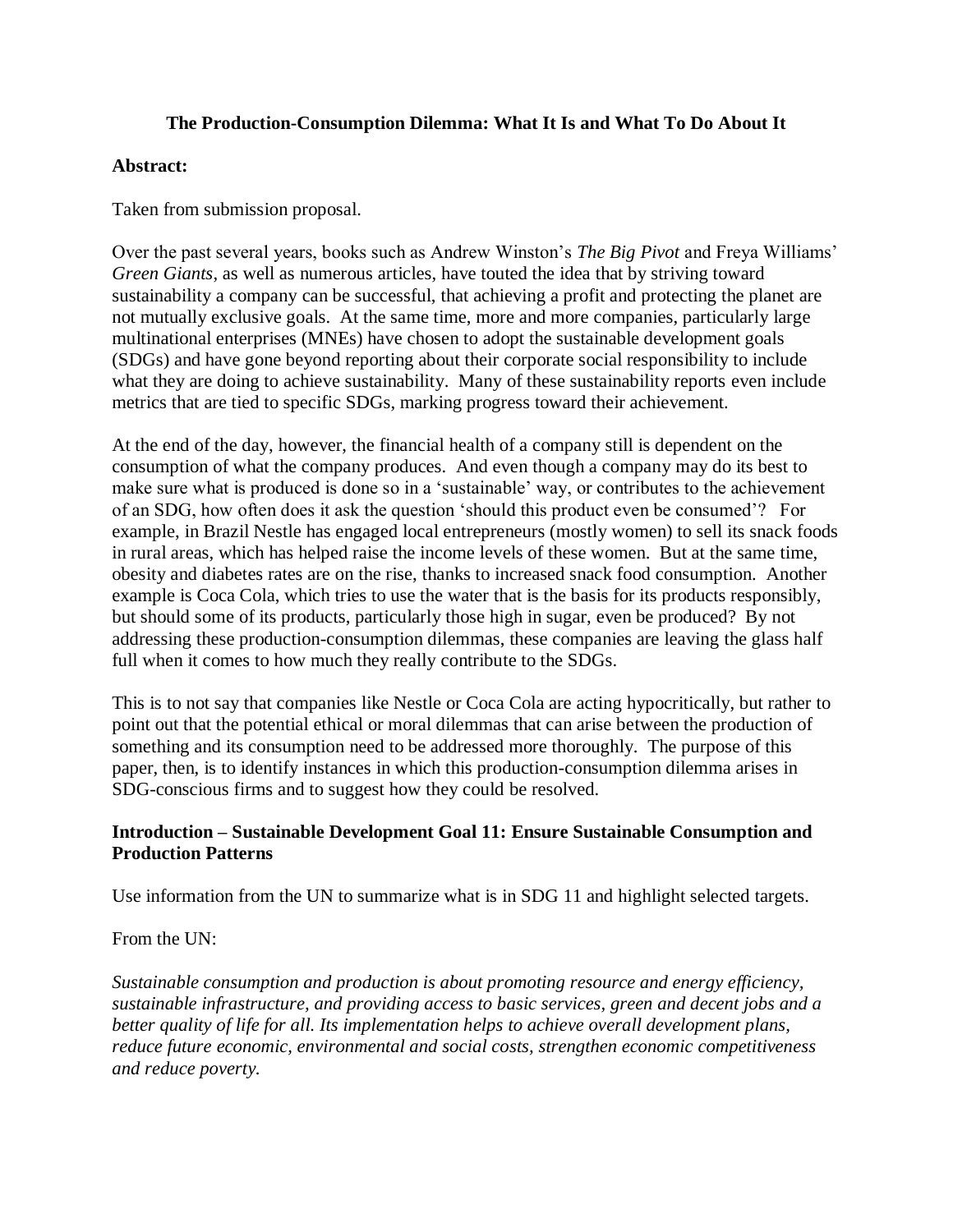*At the current time, material consumption of natural resources is increasing, particularly within Eastern Asia. Countries are also continuing to address challenges regarding air, water and soil pollution.*

*Since sustainable consumption and production aims at "doing more and better with less," net welfare gains from economic activities can increase by reducing resource use, degradation and pollution along the whole life cycle, while increasing quality of life. There also needs to be significant focus on operating on supply chain, involving everyone from producer to final consumer. This includes educating consumers on sustainable consumption and lifestyles, providing them with adequate information through standards and labels and engaging in sustainable public procurement, among others.*

Targets:

12.1 Implement the 10-year framework of programmes on sustainable consumption and production, all countries taking action, with developed countries taking the lead, taking into account the development and capabilities of developing countries

12.2 By 2030, achieve the sustainable management and efficient use of natural resources

12.3 By 2030, halve per capita global food waste at the retail and consumer levels and reduce food losses along production and supply chains, including post-harvest losses

12.4 By 2020, achieve the environmentally sound management of chemicals and all wastes throughout their life cycle, in accordance with agreed international frameworks, and significantly reduce their release to air, water and soil in order to minimize their adverse impacts on human health and the environment

12.5 By 2030, substantially reduce waste generation through prevention, reduction, recycling and reuse

12.6 Encourage companies, especially large and transnational companies, to adopt sustainable practices and to integrate sustainability information into their reporting cycle

12.7 Promote public procurement practices that are sustainable, in accordance with national policies and priorities

12.8 By 2030, ensure that people everywhere have the relevant information and awareness for sustainable development and lifestyles in harmony with nature

12.A Support developing countries to strengthen their scientific and technological capacity to move towards more sustainable patterns of consumption and production

12.B Develop and implement tools to monitor sustainable development impacts for sustainable tourism that creates jobs and promotes local culture and products